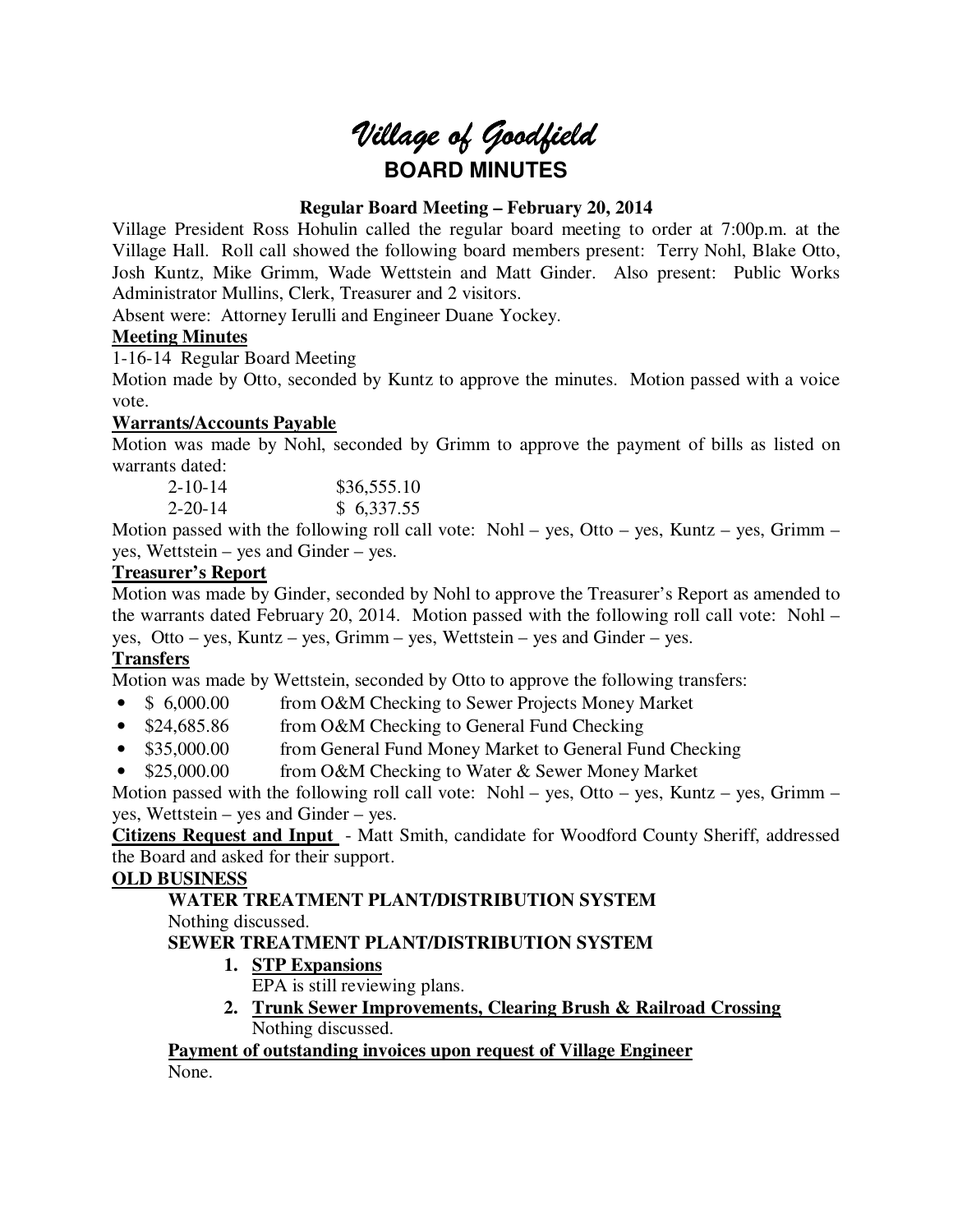**Executive Session – 2(c-11) under the Open Meetings Act to discuss pending litigation**  There was no Executive Session. **Board of Appeals**  Nothing. **Goodfield Business Park**  Nothing discussed. **Deer Lakes Cul-de-sac – Roadway Improvement**  Nothing discussed. **Park Path Connection to Bridle Ridge**  Nothing discussed. **CNH – IDOT Road Project**  Nothing discussed. **CNH – Annexation**  Nothing discussed. **Freedom Oil – liquor license**  Nothing discussed. **IPI TIF Redevelopment Request**  Nothing new. **Storm Siren**  Nothing discussed. **IRWA Conference – Effingham February 18-20**  Josh Nohl and Mike Carr attended this conference. **2 nd Building Permit – Chip Energy** 

The building permit for Chip Energy expired on 1/25/14 and the Village has requested that Paul Wever obtain a second Building Permit. The second permit as allowed in the Code is double the original permit cost and for a three month period. Paul Wever was at the meeting and addressed the Board. Paul stated that this building is the first facility of this type in the world and that they are behind schedule. Paul said he doesn't understand why the cost of the permit is double without any services being rendered. It is not a house it is a research and development project and doesn't have a big corporate budget. Paul is requesting that the Village waive/forgive the \$1600 second permit fee and to extend the permit longer than 3 months because he knows it will not be completed in that time frame. PWA Mullins recommended that no decision be made until the Village consults with our attorney. No decision was made.

### **Snow Plow Truck Repairs**

Repairs will be done later this spring.

**Review of Midwest Engineering's Residential Inspection Report** 

Final Inspection was completed last month. Certificate of Occupancy has been issued. Mr. Clark came in to discuss water meter.

### **NEW BUSINESS**

### **Standard Form of Agreement between owner and engineer**

Nothing discussed.

### **Tractor Repairs**

Preliminary estimates for repair are \$7,000 to \$8,000.